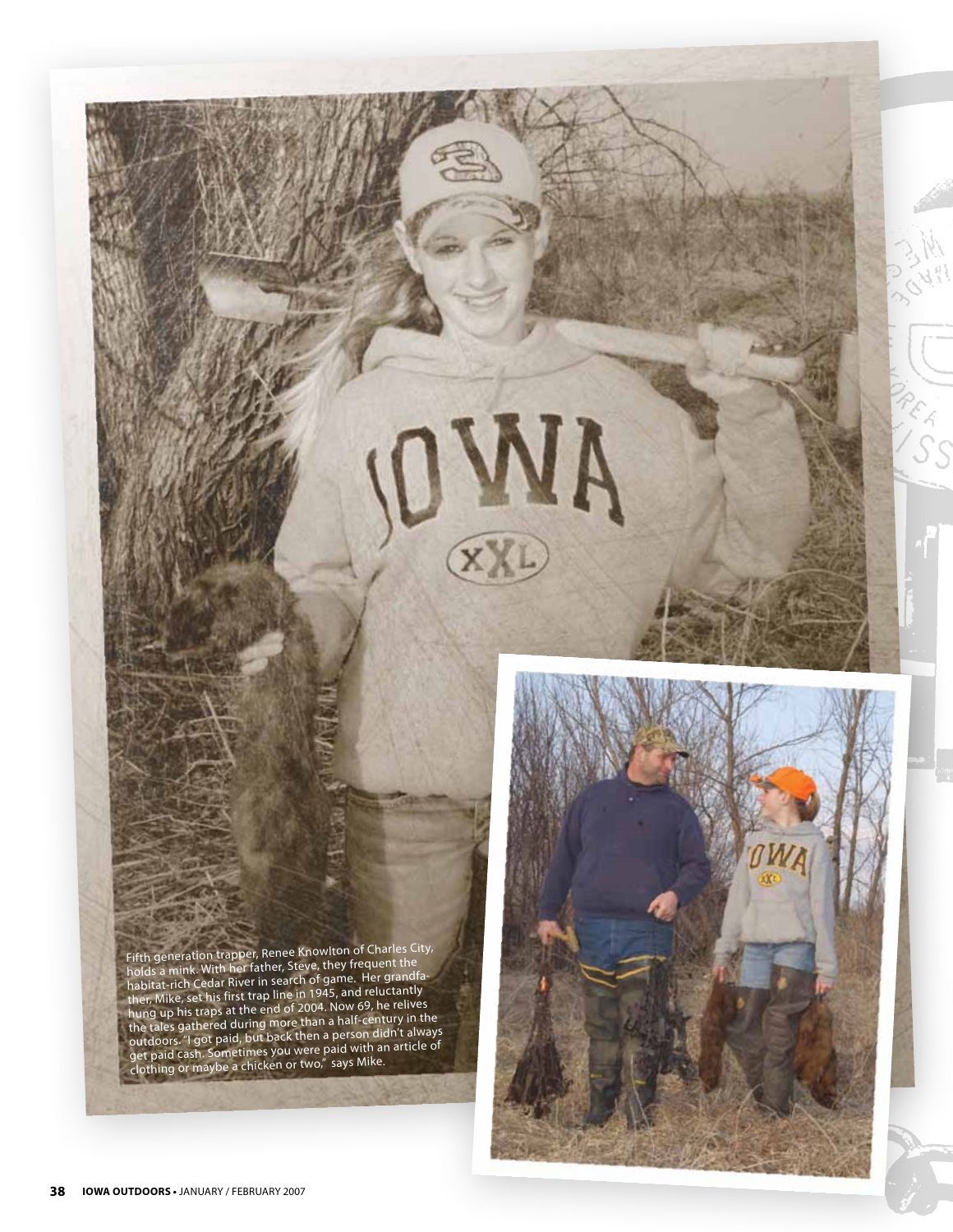

A heritage of trapping success is handed down five generations in this Charles City family.

Steve Knowlton, Renee's father,<br>Francos: Steve Nuovence 1960s;<br>as a child in the 1960s; **Right: Right: Refloos,**<br>as a child in the syrandfather, Mike<br>RIGHT: Renee's grandfather, Mike

STORY AND PHOTOS BY LOWELL WASHBURN

t first glance, Renee Knowlton appears to be your<br>typical 14-year-old, high energy, continually-on-the<br>move all-American teenager. When not attending typical 14-year-old, high energy, continually-on-themove all-American teenager. When not attending classes at Charles City Junior High School, Renee takes to the basketball court to play for ward for the Comets. But as soon as practice concludes, she eagerly trades gym shoes for a set of heavy duty, rubber hip boots. For this outgoing teen, there's no time to waste. With darkness closing fast, it's time to hit the river and run the trapline.

Since when did typical teenage girls start running traps? With the traditional, male segment of Iowa furtakers plummeting during the past two decades, it seems hardly anyone spends time trapping these days. So what compels this young woman to brave icy streams, boot sucking mud, and bone numbing cold on the prospects of catching a furbearing mammal or two?

"By the time I was three years old, I was already going with my dad as he worked his trapline," she says. "When I was real little, I even rode in his pack basket while he checked traps along the Cedar River. When I was older, I got to carry all the mink. I loved that. They were my favorite animal to catch and still are."

Renee's father, Steve, remembers those seasons well. "From the very beginning, I told Renee that she didn't need to go along with me on the trapline," he recalls. "But she seemed to have a very strong interest in the out-ofdoors and as long as she kept that interest, I was glad to have the company." The last few seasons, Renee uses her own traps. "Sometimes we make competition sets, and she wins about half the time. It's really been fun," he adds.

Renee agrees. "For bank sets, I dig my own holes and put in the bait. On some of the bigger traps, I still let Dad adjust the trigger. The only time I've accidentally caught myself was while I was practicing in the garage and caught a finger. Since then I've been careful of the larger traps."

Although the Knowltons take advantage of creeks, bridge crossings, tile outlets, and ponds, the large majority of their trapping activities still focus on the habitat-rich Cedar River corridor. Most of their traps [footholds or conibears] are placed under water in hopes of catching mink, raccoon, muskrats, and beaver. Because of their abundance and value, raccoons are the current 'bread and butter' species of the family trapline.

"I like to catch them all, but mink are still my very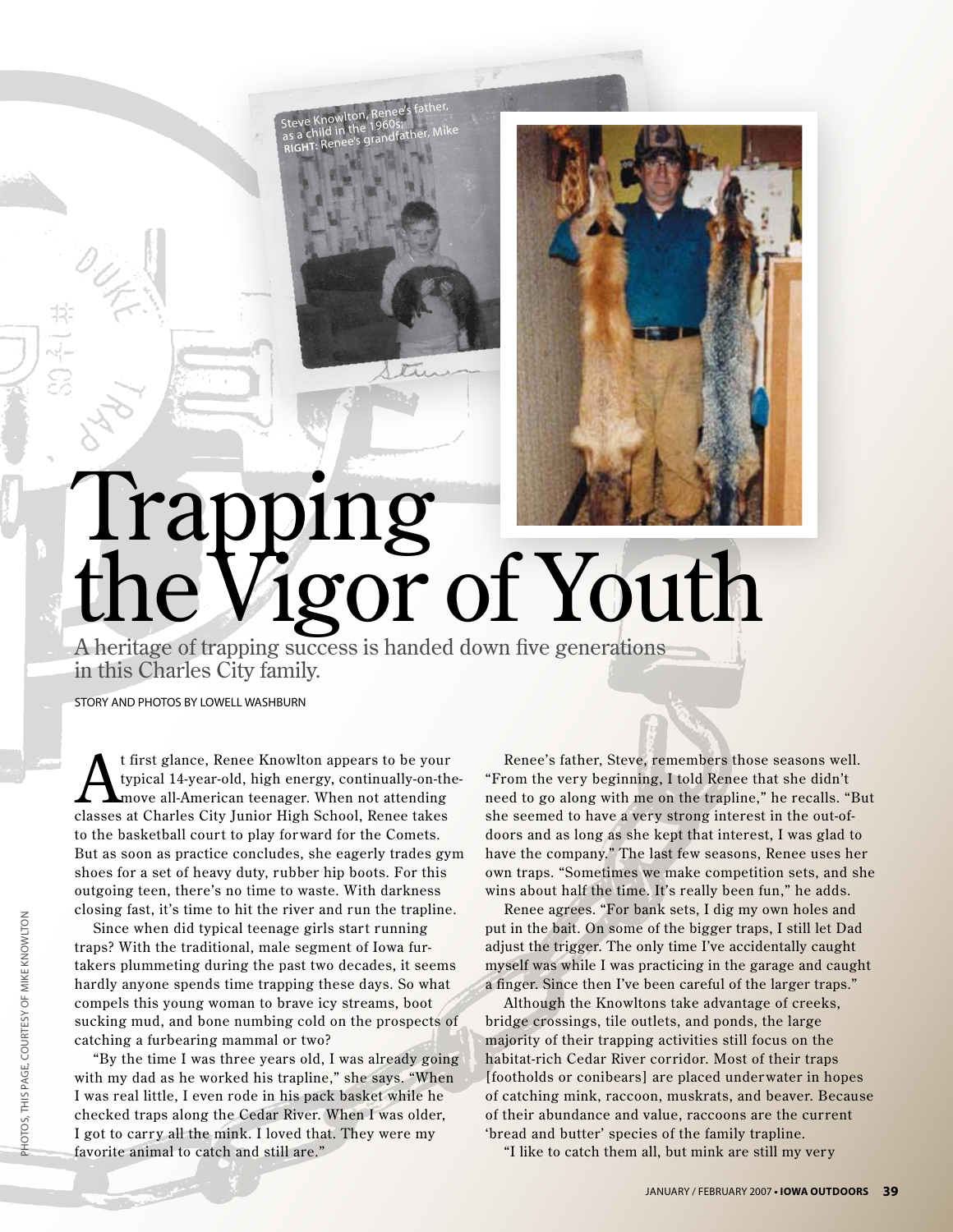## *"By the time I was* going with my Dad



Above: Renee digs a pocket set, designed to catch raccoon and mink. Renee's grandfather, Mike, started trapping by removing pocket gophers, a nuisance species for his neighbors before moving to larger species. Mike learned trapping basics from his dad, passing along generational experience from Renee's great, great grandfather who lived near Hayward, Wis. "He was married to a Chippewa and was a logger during the summer and a trapper during the winter. That's as far back as I can go with my family," says Mike.



favorite," says Renee. "I like to get out right after a fresh snow and find their little paw prints. I think mink are smarter than all the rest." Wary, experienced mink eat the bait and don't get caught. "I just love the feeling of coming over the bank and finding a huge mink in the set. I think — Oh yes — this time I got him instead of him getting me!"

The unusual sights also add to the adventure, such as seeing a muskrat swimming under glass-clear ice. "It was carrying a whole bunch of grass and stuff in its mouth and was headed back to its den. I'd never seen anything like that before, and it was definitely a sight to see," she laughs.

Catching a gray fox was a rarity too, but the coolest was trapping a jet-black raccoon, says Renee. "He was so dark that you could barely make out his face mask or the rings on his tail. That 'coon looked like someone had dipped him

in a bowl of dye and colored him. He was beautiful and was the highest priced raccoon we had that year."

Like most, the Knowltons are quick to acknowledge successful fur har vesting doesn't just happen. It requires patience, dedication, and long hours on the trapline — often in pitch darkness or extreme weather. The hard work doesn't end after har vesting a raccoon, mink, or muskrat. Raw furs need skinning, freezing and stretching to prepare for market. The work may continue deep into the night. Renee helps with pelt processing, even developing her own tricks.

"I like to help with the skinning too," says Renee. "I start them, but if it's too tough, Dad finishes. If the pelts are still wet, I take a hair dryer and comb to the furs. I dry them out and then comb out every bit of mud and remove every